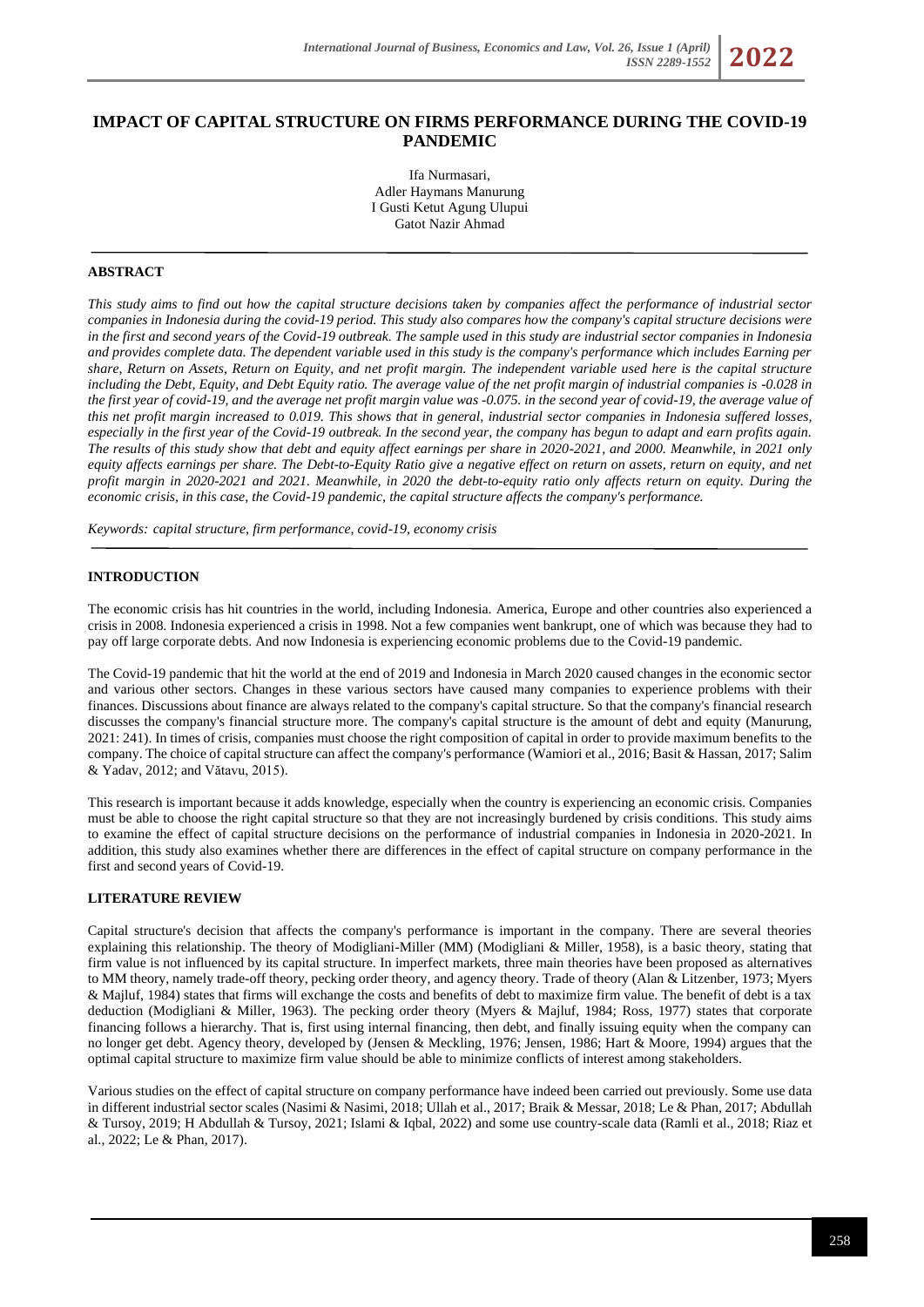

The Covid-19 pandemic has caused an economic crisis, not only in Indonesia but also in the world. According to Khodavandloo et al. (2017), the global financial crisis provides an opportunity to examine the effect of the crisis on the relationship between capital structure and company performance (2007-2009). The study shows that leverage has a strong negative impact on firm performance during the 2007-2009 economic crisis in trading and service companies in Malaysia. According to Akgün & Memiş Karataş (2020), in Europe, capital structure also has a negative effect on company performance during the 2008 economic crisis.

This study is different from others, where this study examines the effect of capital structure on company performance in conditions of economic crisis due to the covid-19 outbreak, namely in 2020-2021. This research model refers to the model carried out by (Basit & Hassan (2017); Nasimi & Nasimi (2018)), but made a few modifications.

## **Hypothesis**

Various studies regarding the effect of capital structure on company performance have been done previously. Some use industrial sector-scale data and some use country-scale data and some even compare between various countries. This study uses industrial sector data by taking the years 2020 and 2021 when there is an economic crisis due to the Covid-19 case. The hypotheses of this research are:

H1: Capital structure affects the company's performance during the covid-19 pandemic.

H2: Capital structure affects the company's performance in the first and second years of the covid-19 pandemic.

## **METHODOLOGY**

### **Research Design**

This study uses the model that has been carried out by Basit & Hassan (2017) and has been slightly modified. In Basit & Hassan (2017), the capital structure used is debt and equity. Company performance is proxied by size, earnings per share, return on assets, return on equity and marketing. In this study, we slightly modified the variables used. Capital structure is proxied by debt, equity and debt to equity ratio. Company performance is proxied by earning per share, return on assets, return on equity and net profit margin. The data used in this study is data for 2020 and 2021, where the Covid-19 pandemic is currently happening.

The basic research model is following equation 1 and the basic research design can be seen in Figure 1. Variable Y is company performance, and X is capital structure. The company's performance used in this research is Earning per Share, Return on Assets, Return on Equity, and Net Profit Margin. While the capital structure used in the research is debt, equity, and Debt Equity Ratio. The model of this basic equation develops into equations 2, 3, 4, and 5. The research design can be seen in Figure 2.

$$
Y = \beta_0 + \beta_1 X + \varepsilon \dots \dots \dots (1)
$$

### **Picture 1. Research Design**



 $EPS = \beta_0 + \beta_1 Debt + \beta_2 Equity + \beta_3 DER + \varepsilon$  ........(2)  $ROA = \theta_0 + \theta_1 Debt + \theta_2 Equity + \theta_3 DER + \varepsilon$  .........(3)  $ROE = \alpha_0 + \alpha_1 Debt + \alpha_2 Equity + \alpha_3 DER + \varepsilon$ .........(4)  $NPM = \gamma_0 + \gamma_1 Debt + \gamma_2 Equity + \gamma_3 DER + \varepsilon$ .........(5)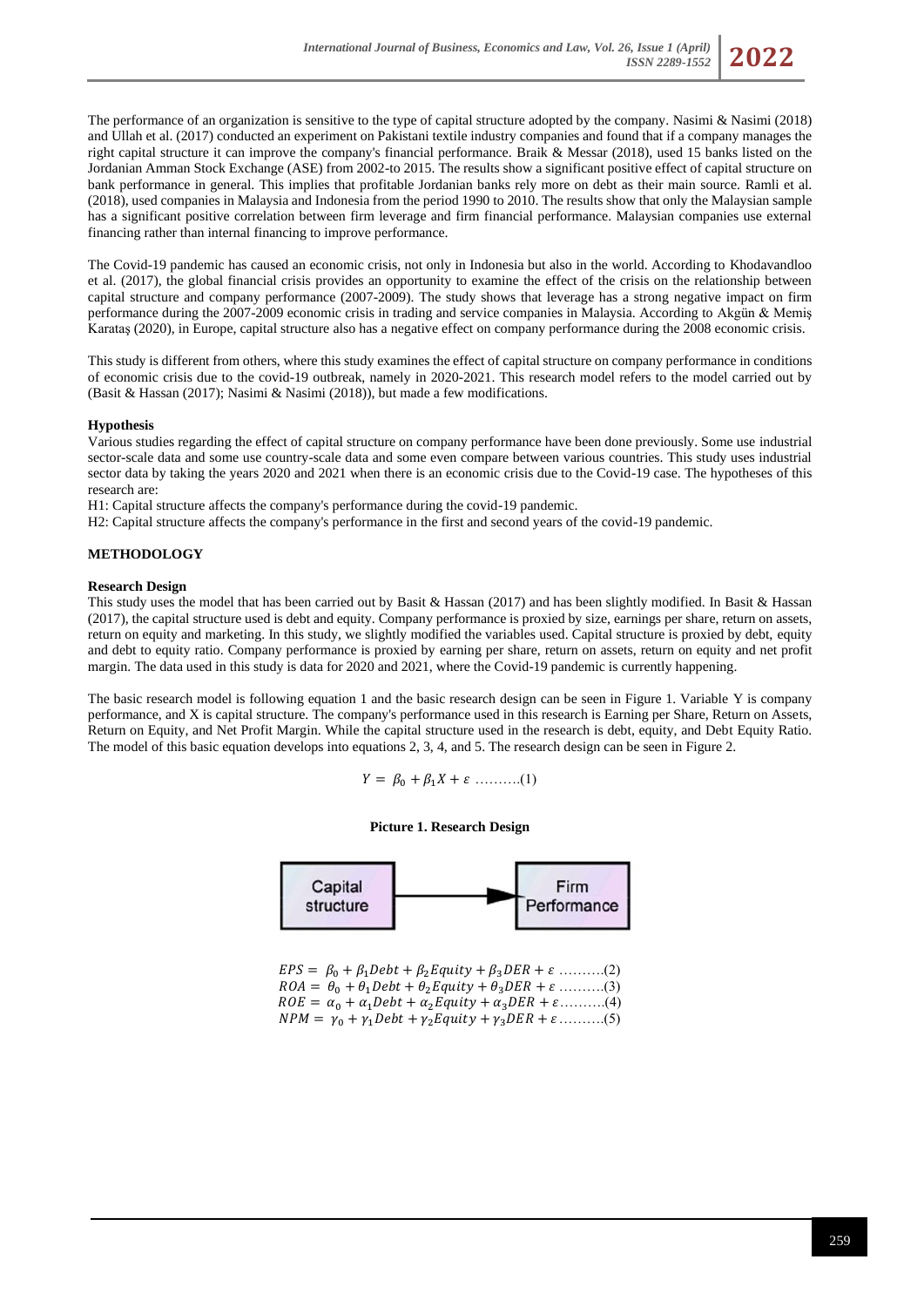## **Picture 2. Impact of Capital Structure on Firms Performance**



This study will also compare how the effect of capital structure on the company's performance in the early year of the Covid-19 outbreak with the second year of the Covid-19 outbreak.

## **Research Methodology**

This study will examine how the effect of capital selection decisions on the performance of industrial sector companies in Indonesia in the first and second years of the Covid-19 case. The independent variables used are Debt, Equity, and Debt to Equity Ratio (DER). While the dependent variable used is the company's performance, namely Earning per share (EPS), Return on Assets (ROA), Return on Equity (ROE), and Net Profit Margin (NPM). This study will also look at how the capital structure decisions affect the company's performance at the beginning of Covid-19 (in 2020) and in the second year of Covid-19 (in 2021).

This study will examine how the effect of capital selection decisions on the performance of industrial sector companies. This research was processed using eviews program, using the Ordinary Least Square (OLS), Fixed Effect (FE), and Random Effect Models. Then from the three models, the most suitable model was chosen using the Chou test, Hausman test, and the Lagrange Multiplier test (LM). The results of data processing produce a random effect model used in this study.

| No.            | <b>Variabel</b> | <b>Devinisi</b>                                                                     |
|----------------|-----------------|-------------------------------------------------------------------------------------|
|                | <b>EPS</b>      | Earnings Per share is the profit per share.                                         |
| 2              | <b>ROA</b>      | Return on Assets is the profit from the assets used by the company.                 |
| -3             | <b>ROE</b>      | Return on Equity is the profit obtained from share capital.                         |
| $\overline{4}$ | <b>NPM</b>      | Net Profit Margin is the percentage of net profit.                                  |
|                | Debt            | Debt is the total debt of the company.                                              |
| - 6            | Equity          | Equity is the amount of capital from shares.                                        |
|                | <b>DER</b>      | Debt to Equity Ratio is the ratio between the total debt and the company's capital. |

#### **Table 1. Variable Definition**

#### **Data Collection Method**

**The data used in this study is secondary data. The data is obtained from the annual reports of industrial companies obtained from IDX, namely for 2020 and 2021.**

### **Population and Sampling**

This study uses data from companies that went public from the year that Covid-19 began in Indonesia, namely in 2020 and also in 2021. The companies used are industrial sector companies. The data used is panel data, which consists of a combination of years (2020 and 2021) and a combination of industrial sector companies. There are 55 companies engaged in the registered industry in Indonesia. There are 41 companies that have complete data for 2020 and 2021. So the total data is 82.

### **RESULTS AND DISCUSSION**

A summary of the data used in this study can be seen in table 2. During covid-19, company debt in the industrial sector averaged 7.097 trillion rupiahs. In the second year of Covid-19, the capital of industrial sector companies originating from debt increased from an initial average of 7.044 trillion rupiahs to 7.150 trillion rupiahs. Capital from shares, on average, also increased, from 8.719 trillion rupiahs to 9.799 billion. The average capital of industrial sector companies is 9.259 trillion rupiahs. The average debt to equity ratio is 1.772. The ratio of debt to equity also experienced an increase from 1.691 to 1.852. This shows that in the first and second years of Covid-19, the capital structure of industrial sector companies used more capital from shares than debt.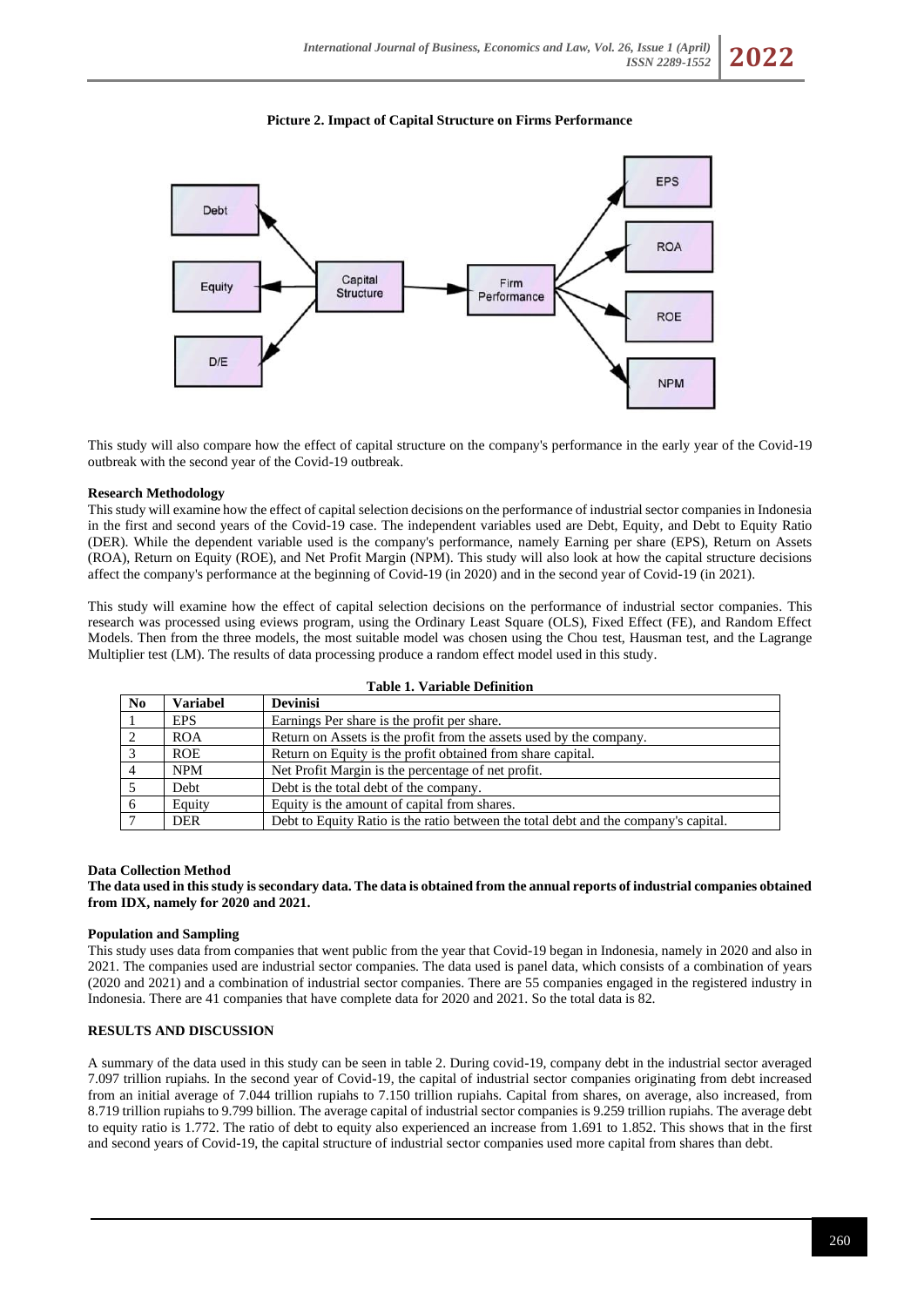The company's performance shown by earnings per share has increased in the second year of covid-19, which was originally 48.221 rupiah to 145.686 rupiahs. The Rate of Return on Assets in the second year of Covid-19 cases increased from 0.003 to 0.039. The average return on equity for the first and second years of covid-19 is -0.009. In 2000, the average Return on Equity was -0.044 and in 2021 it increased by 0.026. The average NPM of industrial sector companies in the first year of Covid-19 was negative, meaning that the company suffered a loss. Meanwhile, in the second year, the average NMP Covid-19 cases increased to 0.019, meaning that the average company has started to adapt, rise and make profits. However, the average NPM in 2020 and 2021 still shows a negative value of -0.028.

|                                                                                    |             |               |               | <b>Table 2. Descriptive statistics</b> |            |            |            |
|------------------------------------------------------------------------------------|-------------|---------------|---------------|----------------------------------------|------------|------------|------------|
|                                                                                    | <b>DEBT</b> | <b>EQUITY</b> | <b>DER</b>    | <b>EPS</b>                             | <b>ROA</b> | <b>ROE</b> | <b>NPM</b> |
|                                                                                    |             |               | 2020 dan 2021 |                                        |            |            |            |
| Mean                                                                               | 7.097       | 9.259         | 1.772         | 96.954                                 | 0.021      | $-0.009$   | $-0.028$   |
| <b>Median</b>                                                                      | 0.579       | 0.714         | 0.700         | 12.715                                 | 0.020      | 0.035      | 0.030      |
| <b>Maximum</b>                                                                     | 152.663     | 209.556       | 16.330        | 2794.260                               | 0.310      | 0.520      | 0.400      |
| <b>Minimum</b>                                                                     | 0.007       | 0.028         | 0.080         | $-2006.660$                            | $-0.170$   | $-0.930$   | $-1.100$   |
| Std. Dev.                                                                          | 23.990      | 32.954        | 2.919         | 482.412                                | 0.077      | 0.227      | 0.248      |
|                                                                                    |             |               | 2020          |                                        |            |            |            |
| Mean                                                                               | 7.044       | 8.719         | 1.691         | 48.221                                 | 0.003      | $-0.044$   | $-0.075$   |
| <b>Median</b>                                                                      | 0.579       | 0.744         | 0.660         | 5.890                                  | 0.010      | 0.010      | 0.020      |
| <b>Maximum</b>                                                                     | 146.239     | 195.025       | 16.330        | 1908.160                               | 0.200      | 0.340      | 0.350      |
| <b>Minimum</b>                                                                     | 0.007       | 0.028         | 0.080         | $-2006.660$                            | $-0.170$   | $-0.930$   | $-1.100$   |
| Std. Dev.                                                                          | 23.649      | 31.829        | 2.719         | 481.735                                | 0.074      | 0.215      | 0.279      |
|                                                                                    |             |               | 2021          |                                        |            |            |            |
| Mean                                                                               | 7.150       | 9.799         | 1.852         | 145.686                                | 0.039      | 0.026      | 0.019      |
| <b>Median</b>                                                                      | 0.579       | 0.685         | 0.720         | 20.710                                 | 0.030      | 0.050      | 0.060      |
| <b>Maximum</b>                                                                     | 152.663     | 209.556       | 16.330        | 2794.260                               | 0.310      | 0.520      | 0.400      |
| <b>Minimum</b>                                                                     | 0.010       | 0.035         | 0.080         | $-443.010$                             | $-0.110$   | $-0.930$   | $-0.540$   |
| Std. Dev.                                                                          | 24.620      | 34.431        | 3.137         | 484.069                                | 0.077      | 0.235      | 0.205      |
| Debt and Equity in trillion rupiah, EPS in rupiah, DER, ROA, ROE and NPM in ratio. |             |               |               |                                        |            |            |            |

Table 3, answering the first hypothesis, examines the effect of the capital structure of industrial sector companies on company performance. This test was carried out on data from the first and second years of Covid-19 cases that occurred in industrial companies in Indonesia. In the table, the numbers shown show the coefficient values, while those in brackets indicate the significance values. The company's capital originating from debt has a negative effect on earnings per share. Meanwhile, the amount of equity has a positive influence on earnings per share during the Covid-19 period, meaning that companies with a larger equity ratio will generate higher earnings per share.

Debt to Equity Ratio has a negative effect on Return on Assets. The higher the debt, the smaller the return from the company's asset management. The Return on Equity value is also strongly influenced by the Debt to Equity Ratio. The average debt to equity ratio is 1.772, indicating that the company's average capital originating from debt is about 1.8 times greater than that from equity. The value of the debt to equity ratio has a negative effect on Return on Equity. The Debt to Equity Ratio also has a negative effect on the net profit margin.

|                                | Table 3. Effect of capital structure on company performance in 2020 and 2021 |                         |               |             |
|--------------------------------|------------------------------------------------------------------------------|-------------------------|---------------|-------------|
|                                | <b>EPS</b>                                                                   | <b>ROA</b>              | <b>ROE</b>    | <b>NPM</b>  |
| Debt                           | $-40.030$                                                                    | $-0.003$                | 0.002         | $-0.009$    |
|                                | $(0.015)$ <sup>**</sup>                                                      | (0.334)                 | (0.689)       | (0.285)     |
| <b>Equity</b>                  | 33.706                                                                       | 0.002                   | $-0.001$      | 0.008       |
|                                | $(0.005)$ ***                                                                | (0.299)                 | (0.734)       | (0.227)     |
| D/E                            | 1.405                                                                        | $-0.008$                | $-0.062$      | $-0.023$    |
|                                | (0.943)                                                                      | $(0.039)$ <sup>**</sup> | $(0.000)$ *** | $(0.055)^*$ |
| $\mathbb{R}^2$                 | 0.165                                                                        | 0.092                   | 0.498         | 0.097       |
| * means significant below 10%  |                                                                              |                         |               |             |
| ** means significant below 5%  |                                                                              |                         |               |             |
| *** means significant below 1% |                                                                              |                         |               |             |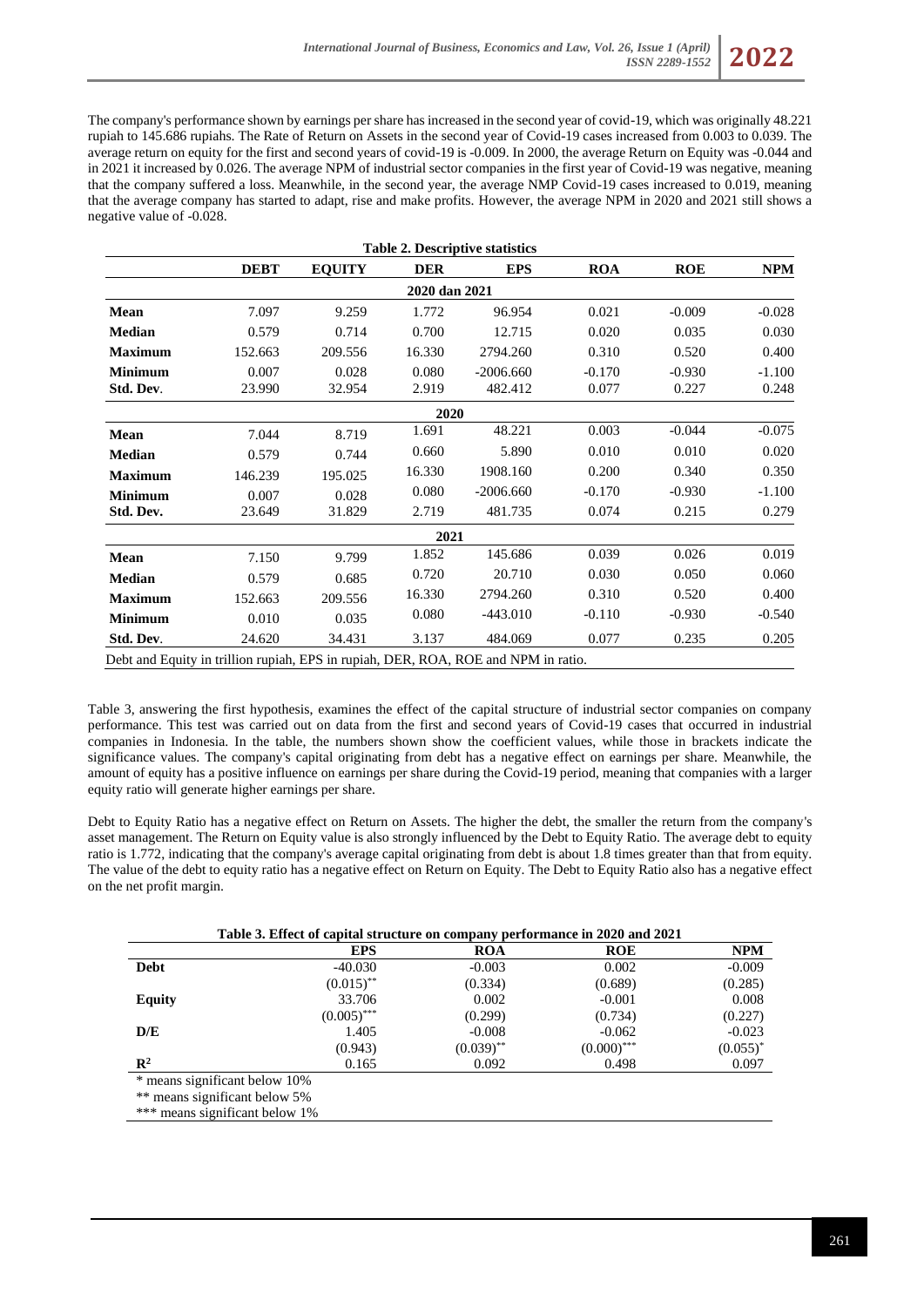

Table 4. answers questions from hypothesis 2. In the table, the numbers shown show the coefficient values, while the numbers in brackets show the significance values. In the first year (in 2020) of Covid-19, the company's equity and debt greatly affect Earning per Share. Debt has a negative effect, while equity has a positive effect on Earning per Share. Meanwhile, in the second year of Covid-19, only Equity has a positive effect on Earning per Share. In the first year of Covid-19, there were no independent variables used in this study that affected the Return on Assets. The average value of ROA in the first year is 0.003. This shows that during an economic crisis, return on assets is not affected by the capital structure, but by how the company's management manages existing assets. While in the second year the ratio of Debt to Equity has a negative effect on Return on Assets.

In the first and second years of Covid-19 cases, Return on Equity is influenced by the Debt to Equity ratio. In the first year of the Covid-19 case, the Net Profit Margin was not affected by the independent variables used in this study. The average value of the Net Profit Margin shows a value of -0.075. This shows that the average industrial company in Indonesia suffers losses. Meanwhile, in the second year of Covid-19, the Net Profit Margin value is influenced by the Debt to Equity Ratio. This value has a negative effect on the Net Profit Margin. In the second year of the Covid-19 case, the average industrial company has already gotten its profit back, which is 0.019.

| Year |                | <b>EPS</b>    | <b>ROA</b>  | <b>ROE</b>    | <b>NPM</b>   |
|------|----------------|---------------|-------------|---------------|--------------|
| 2020 | Debt           | $-66.042$     | $-0.004$    | 0.000         | $-0.008$     |
|      |                | $(0.009)$ *** | (0.291)     | (0.987)       | (0.603)      |
|      | <b>Equity</b>  | 53.561        | 0.003       | 0.000         | 0.007        |
|      |                | $(0.005)$ *** | (0.254)     | (0.937)       | (0.524)      |
|      | D/E            | 5.920         | $-0.005$    | $-0.058$      | $-0.018$     |
|      |                | (0.824)       | (0.225)     | $(0.000)$ *** | (0.291)      |
|      | $\mathbb{R}^2$ | 0.264         | 0.113       | 0.564         | 0.080        |
| 2021 | <b>Debt</b>    | $-30.124$     | $-0.001$    | 0.005         | $-0.009$     |
|      |                | (0.131)       | (0.710)     | (0.446)       | (0.253)      |
|      | <b>Equity</b>  | 26.229        | 0.001       | $-0.004$      | 0.007        |
|      |                | $(0.069)$ **  | (.701)      | (0.442)       | (0.224)      |
|      | D/E            | 1.396         | $-0.008$    | $-0.0612$     | $-0.022$     |
|      |                | (0.956)       | $(0.061)^*$ | $(.000)$ ***  | $(0.037)$ ** |
|      | $\mathbb{R}^2$ | 0.184         | 0.125       | 0.620         | 0.214        |

 $*$  me \*\* means significant below 5%

\*\*\* means significant below 1%

## **CONCLUSION**

Covid-19 has caused significant changes in various sectors. Indonesian industrial companies, on average, suffered losses in the first and second years of COVID-19. The average value of the Net Profit Margin of industrial companies is -0.028. in the first year of covid-19, the average Net Profit Margin value was -0.075. in the second year of covid-19, the average value of the Net Profit Margin increased to 0.019.

The results of this study show that debt and equity affect Earning per Share in 2020-2021, and 2000. Meanwhile, in 2021 only equity affect Earning per Share. Debt has a negative effect, while equity has a positive influence on Earning per Share. The Debt to Equity Ratio has a negative effect on Return on Assets, Return on Equity, and Net Profit Margin in 2020-2021 and 2021. Meanwhile, in 2020 the debt to equity ratio only affects return on equity.

In the second year of Covid-19, the average value of the dependent and independent variables used increased. Even the company's net profit margin, which initially had a loss in the first year of Covid-19, has already experienced a profit in the second year. In the second year of covid-19, the company has been able to adapt to the situation. In addition, this also shows good cooperation in handling Covid-19 from various parties. Starting from the government, health services, the community, and others related to handling Covid-19. So that the company in the second year of the covid-19 period can improve its performance and increase the value of its net profit margin.

## **REFERENCES**

Abdullah, H, & Tursoy, T. (2021). Capital structure and firm performance: a panel causality test. *MPRA Paper*, *105871*.

- Abdullah, Hariem, & Tursoy, T. (2019). Capital structure and firm performance: evidence of Germany under IFRS adoption. *Review of Managerial Science*, *15*(2), 379–398. https://doi.org/10.1007/s11846-019-00344-5
- Akgün, A. İ., & Memiş Karataş, A. (2020). Investigating the relationship between working capital management and business performance: evidence from the 2008 financial crisis of EU-28. *International Journal of Managerial Finance*, *17*(4), 545– 567. https://doi.org/10.1108/IJMF-08-2019-0294
- Alan, K., & Litzenber, R. (1973). A State-Preference Model of Optimal Financial Leverage. *The Journal of Finance*, *Vol. 28*(No. 4 (Sep., 1973)), 911–922.
- Basit, A., & Hassan, Z. (2017). Impact of Capital Structure on Firms Performance: A Study on Karachi Stock Exchange (KSE) Listed Firms in Pakistan Impact of Service Quality on Customer Satisfaction In Maldives Tourism Industry View project.